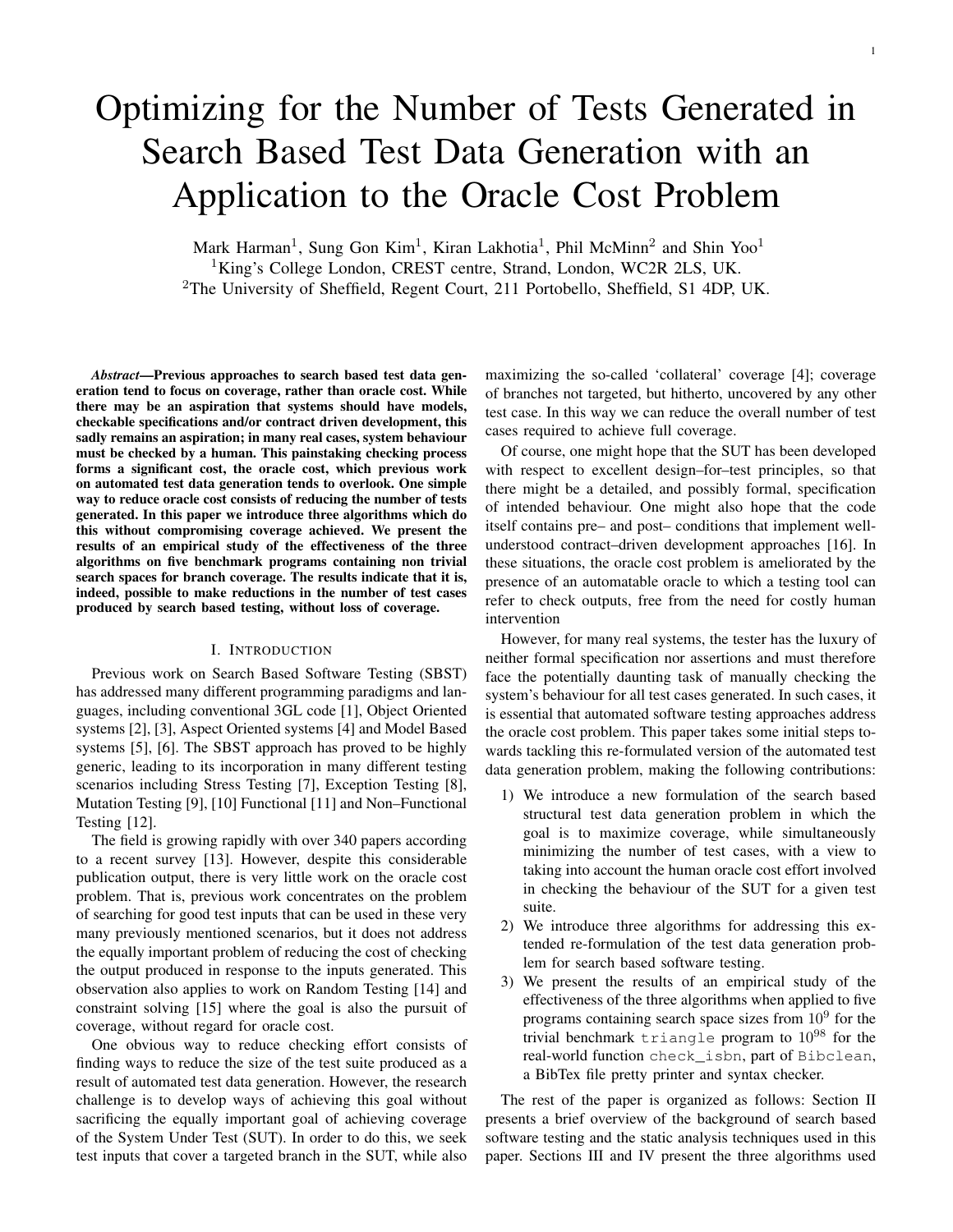and a brief description of their implementation respectively. Section V presents the results of the empirical study. Section VI presents related work while Section VII concludes.

#### II. BACKGROUND

Control Dependence: A node i *dominates* a node j if and only if every path from the entry node to the node  $j$  passes through node i. Conversely, a node j *post-dominates* a node i if and only if every path from the node  $i$  to the exit node traverses the node j. A node k *post-dominates* a branch  $e = (i, j)$  if and only if every path from the node  $i$  to the exit node through e contains the node k. A node j is *control dependent* on a node  $i$  if and only if the node  $i$  dominates the node  $j$  and the node j post-dominates one and only one of the branches of the node  $i$ . A Control Dependence Graph (CDG) is a directed graph that captures control dependence [17]. Sibling nodes in a CDG that belong to one parent node, connected through the same edge, must, by definition, either have a dominance or a post-dominance relationship between each other. That is, should one of the nodes be executed, then the other sibling nodes must also be executed.

Search Based Software Testing: Meta-heuristic search techniques are methods which adopt heuristic mechanisms as the principal search strategies. The techniques are generally applied to complex problems when there exists no satisfactory algorithm for the problem or an existing algorithm is not practical with respect to computation time. Meta-heuristic techniques have also been applied to testing problems in a field known as Search Based Software Testing [12], [18], a sub-area of Search Based Software Engineering (SBSE) [19], [20]. Evolutionary algorithms are one of the most popular meta-heuristic search algorithms and are widely used to solve a variety of problems [13].

A fitness function for covering a target branch requires two principal components: an approach level and branch distance. The approach level [21], [18] indicates how close a candidate solution came to a target node in terms of control flow. This is achieved by counting the number of unexecuted nodes on which the target node is control dependent. Branch distance is a measure of how close a candidate solution came to satisfying the conditional expression in the last predicate executed on a sub-path to the target (that is, figuratively, where the path 'went wrong' and missed the target). The combination of these two components as a fitness function has repeatedly been demonstrated to be capable of guiding a search technique towards finding an input that covers a target branch [18].

Set Cover Problem: Set cover is one of the classic problems in complexity theory. The goal is to find a collection of minimal subsets of a set  $S$  that cover  $S$ . More formally:

**Definition** Let X be a finite set of size n, and let  $\mathcal{F}$  =  $\{\mathcal{S}_1,\ldots,\mathcal{S}_k\}$  be a family of subsets of X, that is  $\mathcal{S}_i \subseteq X$ such that  $\bigcup_{i=1}^{k} S_i = X$ . A collection of subsets  $C \subseteq \mathcal{F}$  is a *set cover* of  $\overline{X}$  if  $X = \bigcup_{\mathcal{S} \in C} \mathcal{S}$ .

Though the set cover problem is NP hard, greedy algorithms are known to provide fast and relatively accurate approximations to the optimal solution [22]. That is, greedy algorithms can produce solutions of size n that are within  $\log n$  of the optimal solution [23]. Figure 1 illustrates the set cover problem.



Fig. 1. An example of a set cover problem and its solution. Minimal subsets are obtained by choosing the 1st and 3rd elements from the domain. They cover all the elements of the range.

# III. ALGORITHMS FOR REDUCED ORACLE COST SEARCH BASED TESTING

This section introduces the three algorithms for 'Reduced Oracle Cost Search Based Software Testing' (ROC-SBST) studied in this paper. The memory based approach is, effectively, a codification of common sense and serves merely as a baseline against which to compare the other two algorithms based on greedy set cover and CDG analysis.

#### *A. Memory-Based Test Data Reduction*

In standard approaches to SBST, each currently uncovered branch is targeted by a distinct search process. The goal of previous work has been largely to cover branches, at any cost.

This is clearly sub-optimal from the point of view of reducing the number of test cases required to cover the program under test. In order to reduce the number of test cases it makes sense to record all branches hit by a test case that covers some particular branch of interest.

Algorithm 1 formalizes this observation as an algorithm, referred to as the memory-based approach. This algorithm is similar to tracking of 'serendipitous' coverage in the methods of Wegener et al. [21] and McGraw et al. [24]. Here, *any input* generated in the course of searching for a target that hits a previously uncovered branch may be inserted into the test suite as a separate test case. The aim is to ensure as high a coverage level as possible, rather than reduce the size of the test suites, as it is possible that several additional test cases may be inserted into the test suite that are found to cover different branches while attempting to execute the target.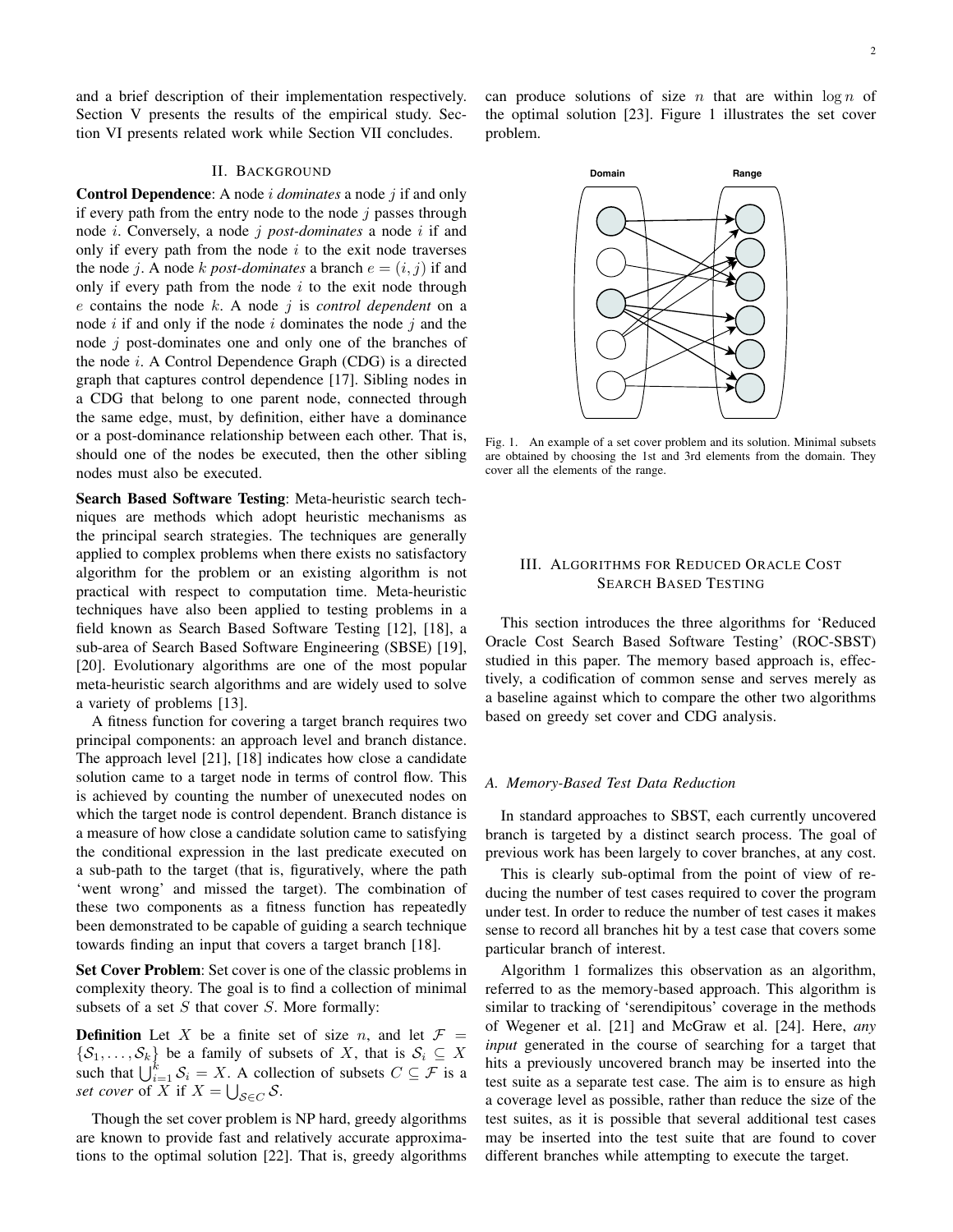```
Algorithm 1: Outline of the memory-based approach
Input P: target program; \beta: set of all
branches in P
Output C: set of test cases
MEMORY-BASED-APPROACH(P, \mathcal{B})<br>(1) \mathcal{U} \Leftarrow \mathcal{B}(1) \mathcal{U} \Leftarrow \mathcal{B}<br>(2) \mathcal{C} \Leftarrow \emptyset(2) C \Leftarrow \emptyset<br>(3) while \emptyset(3) while \mathcal{U} \neq \emptyset<br>(4) select a ta
(4) select a target branch, t \in U<br>(5) search for x s.t. t \in P(x)(5) search for x s.t. t \in P(x)<br>(6) if x is found
                     if x is found
(7) \mathcal{U} \Leftarrow \mathcal{U} - P(x)<br>
(8) \mathcal{C} \Leftarrow \mathcal{C} \cup \{x\}(8) C \Leftarrow C \cup \{x\}<br>(9) else
                     (9) else
(10) \mathcal{U} \Leftarrow \mathcal{U} - \{t\}<br>(11) return \mathcal{C}return C
```
Let  $\beta$  be the set of all branches in the target program,  $P$ . Let  $P(x)$  denote the set of branches covered by the execution of  $P$  with the input  $x$ . The memory-based approach maintains a set of remaining target branches,  $U$ . Whenever an input x is generated for a specific target branch  $t \in \mathcal{U}$ , the approach also removes from  $U$  other branches that were covered by the execution of P with x, i.e.  $\mathcal{U} \Leftarrow \mathcal{U} - P(x)$ . Therefore, if x achieved collateral coverage of branches other than  $t$ , those branches will not be targeted again. In case the search fails to find an input  $x$  which covers the target branch  $t$ , the algorithm removes the branch  $t$  from the set of remaining branches  $U$ .

## *B. Greedy Algorithm for Set Cover Problem*

In regression testing, the goal of test suite minimization [25], [26], [27] is to find a minimal collection of test data whose paths cover all of the reachable branches of the program. This is one kind of the set cover problem that can be solved by greedy algorithms. In the set cover–based approach to ROC-SBST, we first generate as many test cases as we can to cover the target branches (possibly multiple times and in different ways) and then select from these a subset that achieves coverage with the fewest test cases. This approach is attractively simple and (because of its use of greedy algorithms, that are known to be effective) it also generates small covering sets. However, the approach is computationally costly, because it requires the repeated use of search based test data generation as a pre–requisite for selection. The set cover– based algorithm is presented as Algorithm 2.

The greedy approach shown in Algorithm 2 consists of two stages. From line 1 to 6, the algorithm prepares the pool of test cases; for each branch in the target program, the algorithm generates a set of test cases using a search algorithm. The number of generated test cases for a specific branch is controlled by the stopping criterion used in line 6, which can be either a set number of test cases generated or a set number of fitness evaluations (i.e. computational resource) spent by the search algorithm for test data generation. In the second stage, from line 7 to 13, the algorithm applies a greedybased test suite minimisation to the pool of test cases,  $\mathcal{T}$ . Note that  $U$  is initialised with all branches for which one or more test inputs exist. While there exist remaining branches, the algorithm selects a test case x from  $\mathcal T$  such that x covers as many uncovered branches as possible. Then  $x$  is added to  $C$ and the branches covered by  $x$ ,  $P(x)$ , are removed from the set of remaining branches,  $U$ . Once all branches are covered,  $C$  contains a set of test cases that provides a maximum set cover of B.

> Algorithm 2: Outline of the greedy approach Input P: target program; B: set of all branches in P **Output**  $C$ : set of test cases GREEDY-APPROACH $(P, \mathcal{B})$ <br>(1)  $\mathcal{T} \Leftarrow \emptyset$ (1)  $T \Leftarrow \emptyset$ <br>(2) repeat repeat (3) for each  $t \in \mathcal{B}$ <br>(4) search for : (4) search for x s.t.  $t \in P(x)$ <br>(5)  $\mathcal{T} \Leftarrow \mathcal{T} \cup \{x\}$ (5)  $\mathcal{T} \Leftarrow \mathcal{T} \cup \{x\}$ <br>(6) **until** stopping criterion until stopping criterion is met (7)  $\mathcal{U} \Leftarrow \bigcup_{x \in \mathcal{T}} P(x)$ (8)  $C \Leftarrow \emptyset$ <br>(9) while  $\lambda$ (9) while  $\mathcal{U} \neq \emptyset$ <br>(10) select x select  $x$  in  $T$  s.t. maximises  $|P(x) \cap U|$ (11)  $\mathcal{U} \Leftarrow \mathcal{U} - P(x)$ <br>(12)  $\mathcal{C} \Leftarrow \mathcal{C} \cup \{x\}$ (12)  $\mathcal{C} \Leftarrow \mathcal{C} \cup \{x\}$ <br>(13) return  $\mathcal{C}$ return  $C$



Fig. 2. An example of greedy algorithm for set cover problem. Here, a program consists of 9 branches and  $T = T_1, T_2, T_3, T_4$ . The greedy algorithm produces set cover of size 3 by selecting the test data:  $T_1$ ,  $T_3$ and  $T_2$  in this order.

# *C. CDG-Based Test Data Reduction*

While the standard approach to the fitness function, as described in Section II, is known to be effective for achieving structural coverage, it only concerns a single branch at a time. The resulting test suite, i.e. the collection of test cases that are generated using this fitness function, would naturally contain some redundant test cases, which in turn results in extra test oracle cost. If we want to reduce the size of the resulting test suite, each search process for test data should not only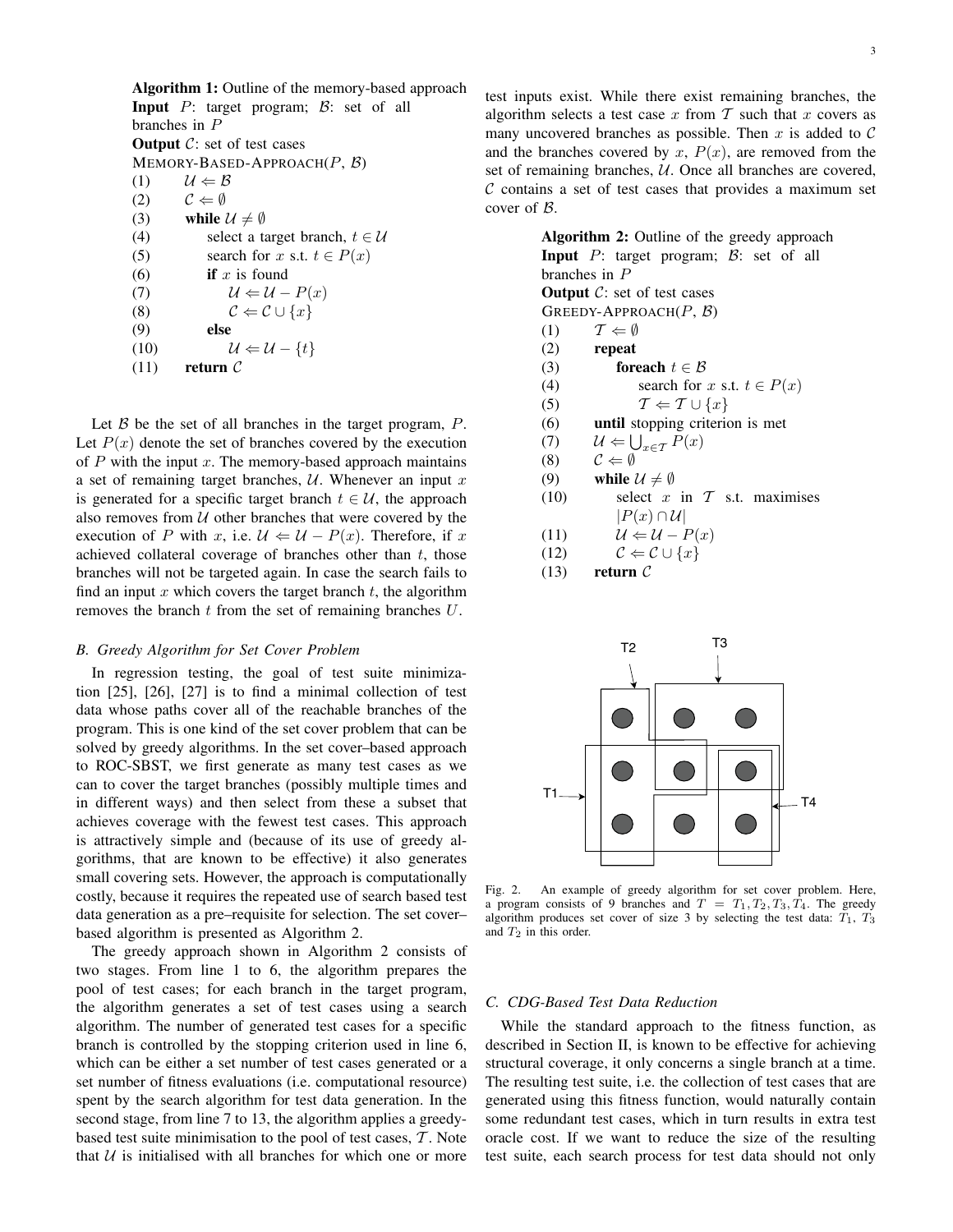consider the achievement of a specific structural target but also the amount of *extra* structural coverage that the candidate test case can achieve. Combined with the memory-based approach, rewarding higher collateral coverage achieved by a test case would produce a smaller test suite.

> Algorithm 3: Outline of the CDG-based approach **Input**  $P$ : target program;  $B$ : set of all branches in P **Output**  $C$ : set of test cases CDG-BASED APPROACH $(P, \mathcal{B})$ <br>(1)  $\mathcal{U} \Leftarrow \mathcal{B}$ (1)  $\mathcal{U} \Leftarrow \mathcal{B}$ <br>(2)  $\mathcal{C} \Leftarrow \emptyset$ (2)  $C \Leftarrow \emptyset$ <br>(3) while  $\lambda$ (3) while  $\mathcal{U} \neq \emptyset$ <br>(4) select  $t \in$ (4) select  $t \in U$ <br>(5) search for search for x s.t.  $t \in P(x) \wedge$ maximizes  $|P(x) \cap U|$ (6) if x is found (7)  $\mathcal{U} \Leftarrow \mathcal{U} - P(x)$ <br>
> (8)  $\mathcal{C} \Leftarrow \mathcal{C} \cup \{x\}$ (8)  $C \Leftarrow C \cup \{x\}$ <br>(9) **else** else (10)  $\mathcal{U} \Leftarrow \mathcal{U} - \{t\}$ <br>(11) return C return  $C$

Algorithm 3 formalizes this approach as a top level algorithm. The main difference between Algorithm 3 and the memory-based approach is in line 5. The CDG-based approach actively seeks to maximise the increase in coverage as well as achieving coverage of the target branch,  $t$ . The algorithm depends on the CDG representation of the target problem in order to accurately calculate the possible collateral coverage.

*1) CDG and Coverable Branches:* Consider a program as in Figure 3, where the two graphs - Control Flow Graph (CFG) on the left and CDG on the right - represent the same program. Suppose that edges in grey are previously covered, and the next target branch is 1F. The set of 1F's postdominating nodes contains node 6 and the exit node. Further, the edges 1F, 3T and 3F are control dependent on node 1, and edge 6F is control dependent on node 6. Those are amongst the branches that can be covered 'serendipitously' after targeting the original branch, 1F. However, with a single test input, only one of the two branches 3T and 3F can be covered. Therefore, the number of additional coverable branches when attempting 1F is 2 (1F and either 3T or 3F). We formalise this for programs without loops, then relax the definition of the collateral coverage to cater for loop control structures.

For programs without loops, the CDG allows an elegant recursive calculation of the number of potentially coverable edges. Take a node  $n$  in a CDG representation of a program. For branching nodes, let  $E$  represent the true and the false branches, i.e.,  $E = \{e_t, e_f\}$ . For  $e \in E$ , Let  $N_e$  be the set of nodes that are dominated by the edge  $e$  of the node  $n$ . Similarly, let  $L_e(n)$  be the number of potentially coverable edges when targeting the edge  $e$ . Finally, let  $M$  be the set of edges that are already covered. Then  $L_e(n)$  is defined as follows:



Fig. 3. Control Flow Graph (left) and Control Dependence Graph (right) which are used to demonstrate how coverable branches are calculated.

 $\sqrt{ }$ 0 if  $n$  is not a branching node

$$
L_e(n) = \begin{cases} \sum_{n_i \in N_e} max(L_{e_t}(n_i), L_{e_f}(n_i)) & \text{if } e \in M \\ \sum_{n_i \in N_e} max(L_{e_t}(n_i), L_{e_f}(n_i)) & \text{if } e \notin M \end{cases}
$$

*2) Fitness Function for Collateral Coverage:* Once the number of potentially coverable branches is calculated, it is possible to express the collateral coverage in more precise terms. Suppose that the CDG-based approach is evaluating the fitness of a candidate input  $x$  for covering a branch,  $e$ , which in turn belongs to a node  $n$ . Then the collateral coverage of x regarding the branch e of node n,  $C(x, n, e)$ , is defined as follows:

$$
C(x, n, e) = \frac{|P(x) - M|}{L_e(n)}
$$

The edges in  $P(x)$ −M are the edges that are newly covered by x. If the edges in the CDG are targeted in a top-down order (i.e. the ones closer to the entry node are targeted first), then any edges that are newly covered by  $x$  should be also control dependent on e. This ensures that  $|P(x) - M|$  is less than or equal to  $L_e(n)$ .

Using the definition of collateral coverage, we extend the standard definition of fitness function for test data generation. Let  $f(x, n, e)$  represent the overall fitness of an input, x, that covers branch e of node n. Further, let  $a(x)$  be the approach level and  $b(x)$  the branch distance for the input x. Then  $f(x, n, e)$  is defined as follows:

$$
f(x, n, e) = (a(x) + normalize(b(x))) + (1 - C(x, n, e))
$$

where

$$
normalize(d) = 1 - 1.001^{-d}
$$

The fitness function is to be minimised. The ideal fitness value is zero, which is achieved when  $x$  covers  $e$  and the maximum possible number of potentially coverable branches. In practice, the fitness function was split into two parts,  $a(x)$  +  $b(x)$  and  $1 - C(x, e)$ , with the first part being the primary fitness and the second part the secondary. This is due to the fact that only the first part provides the actual guidance towards the search of a test input that will satisfy the specific condition required for the execution of a branch. The second part on the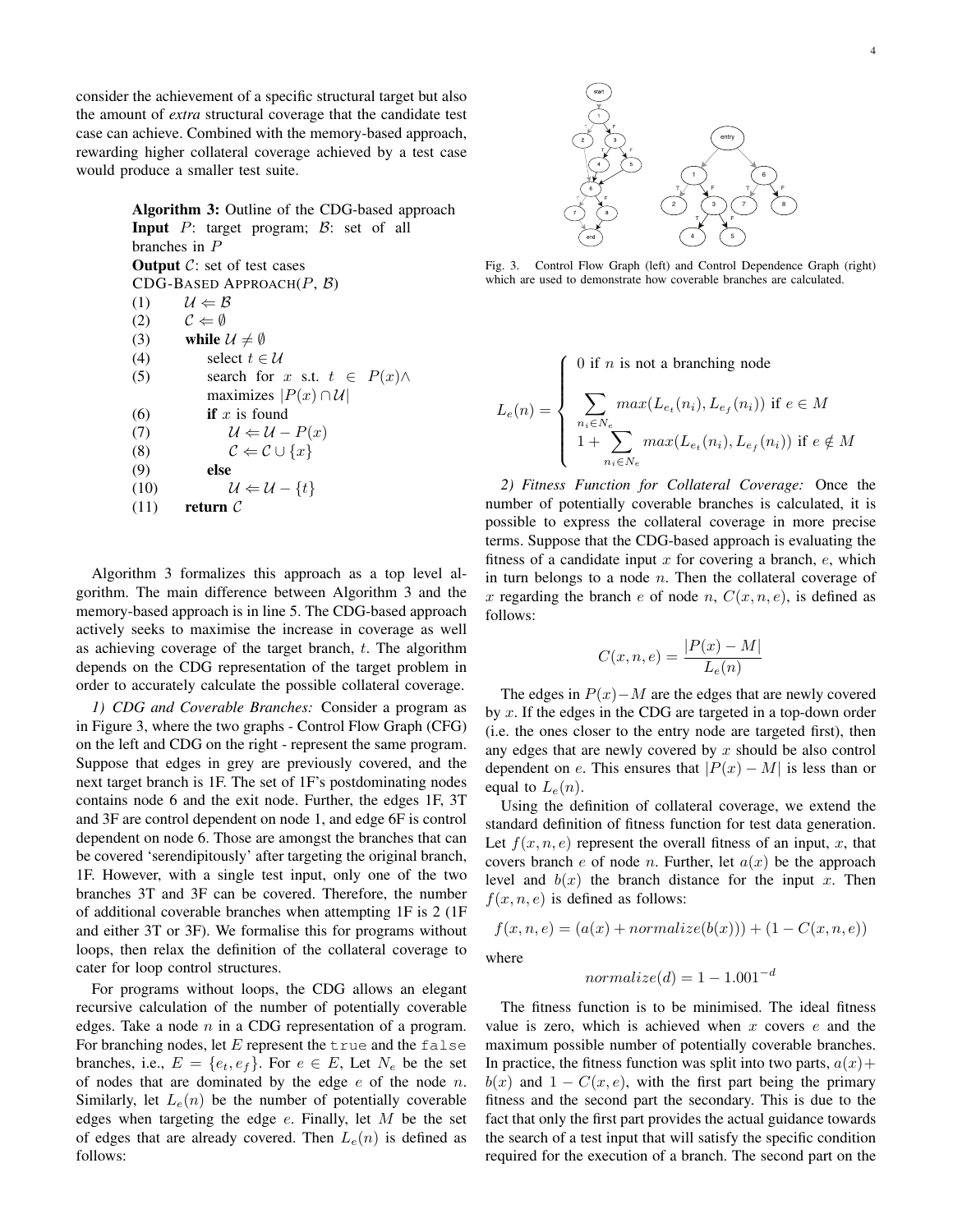other hand is merely a *post-hoc* measurement of the collateral coverage that has been achieved; if the second part were to act as the primary guidance, the overall coverage achieved by the search algorithm will be significantly less than ideal.

3) Relaxation for Loops: The definition of  $L_e(n)$  relies on the assumption that no single test case can execute both the true and the false branch of a predicate node. This assumption only holds when the predicate node is not a loop predicate or contained within a loop. For such predicates, a single test case can execute both the true and the false branch. This means that, for loop predicates,  $|P(x) - M|$  for a node *n* can be greater than  $L_{e_t}(n)$  or  $L_{e_f}(n)$ , resulting in a collateral coverage value higher than 1.

However, it is not feasible to determine in general whether there exists a test input that will complete a loop; otherwise we would solve the halting problem. Therefore, instead of doing the exact analysis for the number of coverable branches for loops, we relax the definition of  $C(x, n, e)$  to cater for loops as follows:

$$
C(x, n, e) = \begin{cases} 1, & \text{if } |P(x) - M| > L_e(n) \\ & \frac{|P(x) - M|}{L_e(n)}, \text{ otherwise} \end{cases}
$$

## IV. IMPLEMENTATION

Each of the three approaches described in Section III was implemented on top of IGUANA [28], a test data generation framework using search based approaches. It provides useful features, such as code instrumentation, control flow analysis, and a variety of search algorithms.

#### *A. Greedy Approach*



Fig. 4. Flowchart of the greedy algorithm program.

Figure 4 is a diagrammatic representation of the implementation of the greedy approach. The greedy approach uses IGUANA for its first stage; the stopping criterion was set according to the size of the resulting test suites, which ranged from 200 to 500 depending on the program. The second stage of the greedy approach, a solver for the set cover problem, was written as a perl script. Since the set cover solver exists outside IGUANA, it uses GNU gcov profiler to collect the execution path information of each test case.

#### *B. Memory-based and CDG-based approach*



Fig. 5. Flowchart of the memory-based approach and the CDG-based approach.

Both the memory-based and CDG-based approaches were implemented as extensions to IGUANA [28]. The overall process is depicted in Figure 5. The MemoryBasedTargetGenerator implementation is merely a straightforward optimisation of the existing IGUANA test data generation approach. If a search algorithm requests a new target branch, it returns the first in the list. Once the search algorithm found the ideal solution which traverses the target branch, the path is inspected in order to identify collaterally covered branches. These are marked as visited. Should the algorithm fail to find a covering input, then the fittest candidate solution is added to the test suite if it covers any remaining uncovered branches. Otherwise, the candidate solution is discarded. The search continues until no more target branches remain.

The CDGBasedTargetGenerator implementation initially generates a control dependence graph of the program under test. Each time a search algorithm requests a new target branch, the target generator first updates the coverable branch value for all remaining target branches. Then, it returns the target closest to the entry node with the associated number of potentially coverable branches. This number is used by the genetic algorithm inside IGUANA to calculate the collateral coverage fitness. Once the algorithm finds a solution, the trace is inspected and accepted if the solution covers any remaining branches. Note that the trace does not have to be *ideal* in a sense that it covers the original target branch and also achieves 100% collateral coverage possible. However, if the trace fails to cover any remaining branch, it is discarded. The search attempt continues until no more target branches are left.

#### *C. Genetic Algorithm Setup*

A genetic algorithm is used to search for test data to cover a given target branch. This section details the parameter settings used in our study in order to facilitate replication of our results. For the selection operation, stochastic universal sampling [29] was used, where the probability of individual selection is biased according to an individual's fitness value. This means the higher the fitness value an individual has, the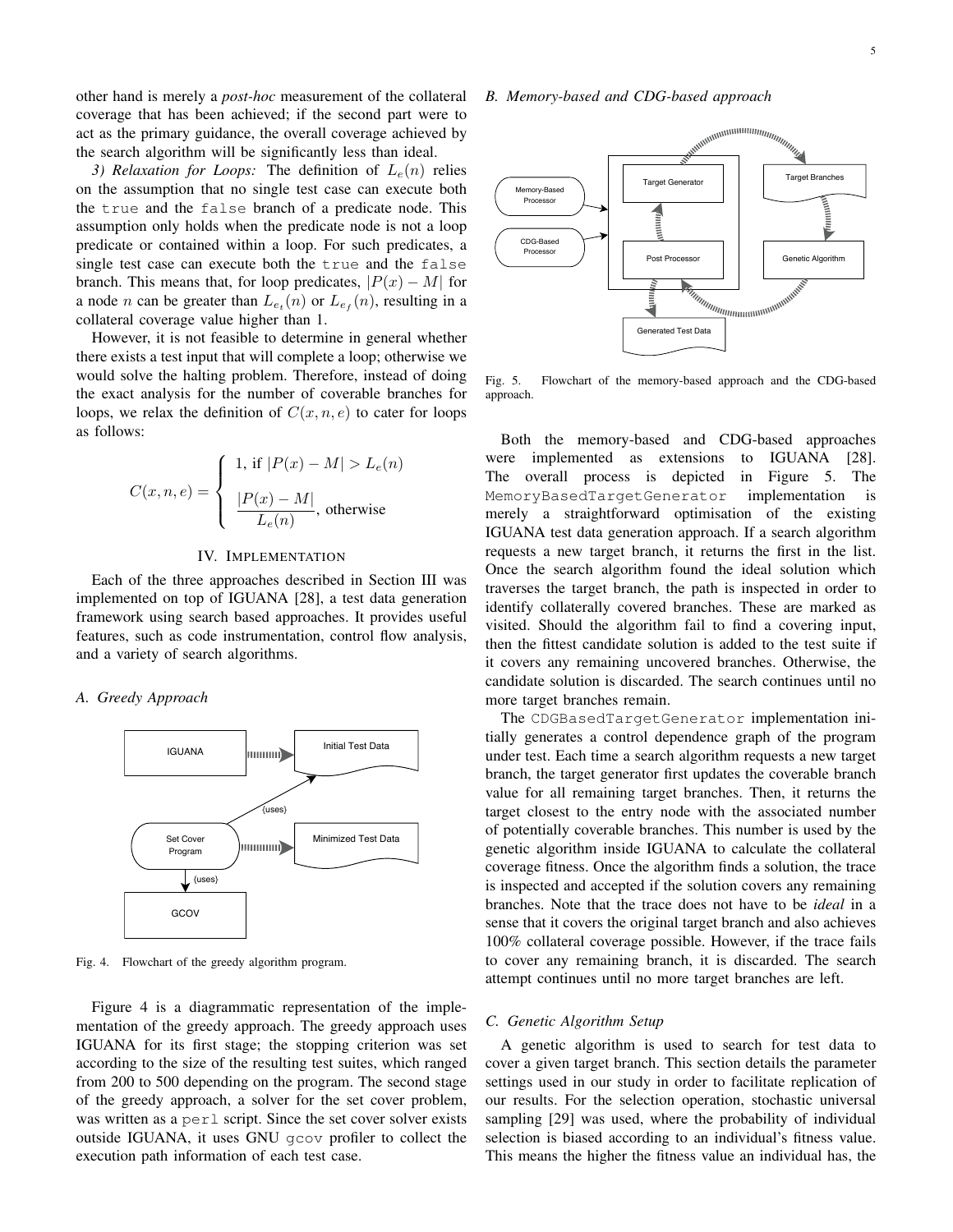higher its chance to be chosen, but less fit individuals may still be selected with a low probability. The approach seeks to maintain the diversity within the population. Before selection takes place for crossover, individuals within the population are ranked according to their fitness value. Linear ranking [30] is used to rank the individuals, while discrete recombination [31] is used to generate offspring from the selected parent individuals. The mutation operation is based on the breeder genetic algorithm [31]. For covering a specific branch, the combination of approach level and branch distance measure is applied to the algorithm as a fitness function, as described in Section II.

For the CDG-based approach, the fitness function described in Section III-C2 was split into primary and secondary fitness. The primary fitness alone is applied until the original target branch is covered. However, once the search algorithm finds more than one test input that achieves the coverage of the original target branch, it applies the secondary fitness to evaluate the candidate test inputs according to the amount of collateral coverage achieved.

#### V. EMPIRICAL STUDY

An empirical study was performed that compared the standard search based test data generation algorithm, which generates test data for each branch individually, against the three reduced oracle cost algorithms detailed in Section III.

## *A. Test Subjects*

Five programs were used as test subjects. check\_isbn is a function from the open source bibclean program, which validates ISBNs in BibTex files. clip\_to\_circle is part of the spice open source analogue circuit simulator, while euchk is an open source program used to validate serial numbers on European bank notes. gdkanji is a function that forms part of the gdLibrary, an open source graphic package library. Finally, triangle is the well-known triangle classification program, often used as a benchmark program in automatic test data generation studies.

Further details regarding each program are recorded in Table I. The test suite size for the standard approach is equal to each program's number of branches if 100% coverage is obtained. Cyclomatic complexity gives an upper bound on the number of test cases required to cover all feasible branches if collateral coverage is taken into account. Cyclomatic complexity is therefore a useful statistic to compare against the test suite sizes generated by the ROC-SBST algorithms.

TABLE I DETAILS OF THE TEST SUBJECTS USED IN THE EMPIRICAL STUDY

| Program        | Lines<br>of code | <b>Branches</b> | Cyclomatic<br>complexity | Approx.<br><b>Domain Size</b><br>$(10^n)$ |
|----------------|------------------|-----------------|--------------------------|-------------------------------------------|
| check isbn     | 144              | 44              | 23                       | 98                                        |
| clip_to_circle | 156              | 42              | 22                       | 35                                        |
| euchk          | 74               | 18              | 10                       | 23                                        |
| gdkanji        | 140              | 58              | 30                       | 12                                        |
| triangle       | 60               | 20              |                          |                                           |

#### *B. Experimental Setup*

The three reduced oracle cost algorithms (memory-based, CDG-based and greedy set cover algorithm) were tested alongside the standard search based approach, which attempts to cover each branch individually. Due to the stochastic nature of the algorithms, the experiments were repeated 15 times and the numbers reported are averages over these 15 runs.

In order for the set cover approach to have a good chance of achieving high coverage, it is necessary for the test case generation phase (implemented using IGUANA) to generate a large number of test cases. These test cases must cover branches in the SUT multiple times and in different ways in order to ensure that the set cover algorithm has a good range of options from which to construct a good minimal set cover.

This is the primary reason why the set cover approach is inefficient (though effective); the inefficiency lies in the generation of a sufficiently large initial pool of test case from which the selection phase can choose. Of course, the whole process is entirely automated and so it is only inefficient in machine time, and not in human analysis time, which is the more precious commodity and that which we wish to preserve in order to reduce oracle cost. In our experiments we set the maximum number of test cases to be generated to 500. The choice of upper limit has to be determined for the SUT in question. In our experiments this number was chosen based upon initial experimentation, from which we found that the set cover approach failed to noticeably increase effectiveness for larger pools of test data.

It is these limitations of the set cover approach that motivate the introduction of the more computationally efficient CDG–based approach. The CDG–based approach, performs a static analysis to determine the branches to cover and uses a secondary fitness to increase the collateral coverage achieved when targeting a branch in the SUT. This obviates the need for a large pre-generated test pool and thereby also removes the need for the determination of this initial test pool size.

# *C. Results*

The average test suite size and branch coverage achieved by each algorithm for each test subject can be seen in the bar charts of Figure 6. The average test suite sizes produced by the reduced oracle cost algorithms were significantly smaller than that of the standard approach. For every test subject, average test suite size was smaller than the subject's cyclomatic complexity number. As can also be seen in the figure, this reduced test suite size did not have a compromising effect on branch coverage of the program. For certain subjects and algorithms, the reduced cost algorithms managed to exceed the average level of coverage obtained by the standard individualbranch approach.

Figure 7 shows the additive branch coverage of each test case search performed by the reduced oracle cost algorithms. Generally speaking, the memory-based approach has to initiate the most searches to achieve coverage levels comparable with the CDG-based and greedy set cover method. The memorybased approach steadily covers a small number of branches in each search, whilst the CDG-based method and set cover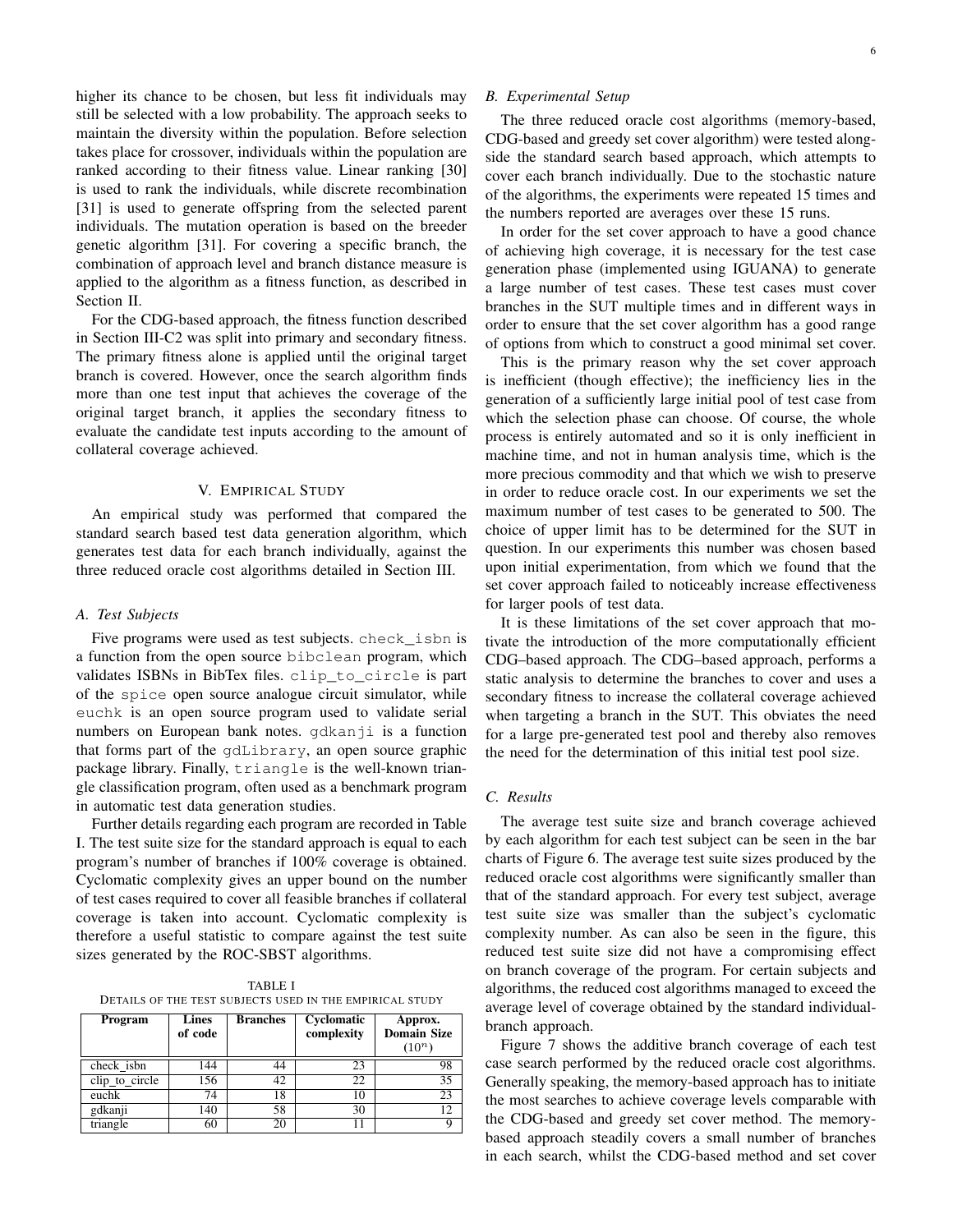

Fig. 6. Average test suite size and branch coverage using the different algorithms. All reduced oracle cost algorithms are successful at reducing test suite size without compromising coverage and are smaller than each program's cyclomatic complexity number.

algorithm achieve most of their coverage in the early searches, covering the proportionally fewer remaining branches that remain after this 'initial burst'.

The results are now discussed in detail for each test subject. check isbn. The check\_isbn program contains a large loop with small nested statements within it. All methods

ing the smallest test suite (consisting of just 1 test case). clip to circle. Again, set cover produced the smallest test suite, achieving 100% coverage at the same time. The average test suite produced by the CDG-based approach is less than half the size of that produced by the memory-based approach. Figure 7 for clip\_to\_circle shows how the CDG-based and set cover methods attempt to achieve as much branch coverage as early as possible, whilst the memory-based approach maintains steady coverage, finding test cases that execute only a small number of branches with each additional search.

achieved approximately 97% coverage, with set cover produc-

euchk. In terms of test suite size, both the memory-based and the CDG-based approaches are able to find test suites that are almost as small as that found by the set cover approach. When considering the performance over each individual consecutive search (Figure 7) with respect to branch coverage, the CDG-based approach achieves its comparable level of coverage in almost half as many searches as the memory-based method for euchk.

gdkanji. The CDG-based approach performs better than the memory-based approach with respect to test suite size as well as the number of search attempts. The clear overall 'winner' however, is the greedy set cover method. It achieves the smallest test suite using the fewest number of searches<sup>1</sup>.

triangle. For the triangle program there is one branch that is difficult for search based approaches, resulting in less than 100% coverage for all algorithms except the greedy set cover algorithm. Failure of the memory and CDG-based approaches to cover this branch results in slightly smaller test suites for this algorithm compared to greedy set cover.

#### *D. Analysis*

In terms of test suite size, the standard approach is the worst; although this is not surprising, given that it attempts to find a separate test case for each individual branch. If the search is able to keep track of collateral coverage, as with the memory-based approach, the number of test cases in the test suite is always reduced to a size that is less than the program's cyclomatic complexity. However, our results indicate that this situation can be further improved by effectively targeting more deeply nested branches using the CDG-based approach, which results in smaller test suite sizes using fewer distinct searches to do so. The clear winner with respect to test suite size is the greedy set cover algorithm. There was only one program (triangle) for which the greedy set cover method had a larger test suite size than the CDG-based and memory-based approaches, and this was because an additional 'hard-to-cover' branch had been covered that the other algorithms had not.

The set cover approach is very effective at generating small test suites, since it is based on a known near optimal greedy algorithm. However it has the (non trivial) drawback that it requires a 'suitable initial test pool' of test cases to be pre– generated. This is a research problem in itself, since test case generation for multiple coverage remains a topic of current

<sup>1</sup>The number of searches reported exludes the number of searches required to generate the initial pool of test data.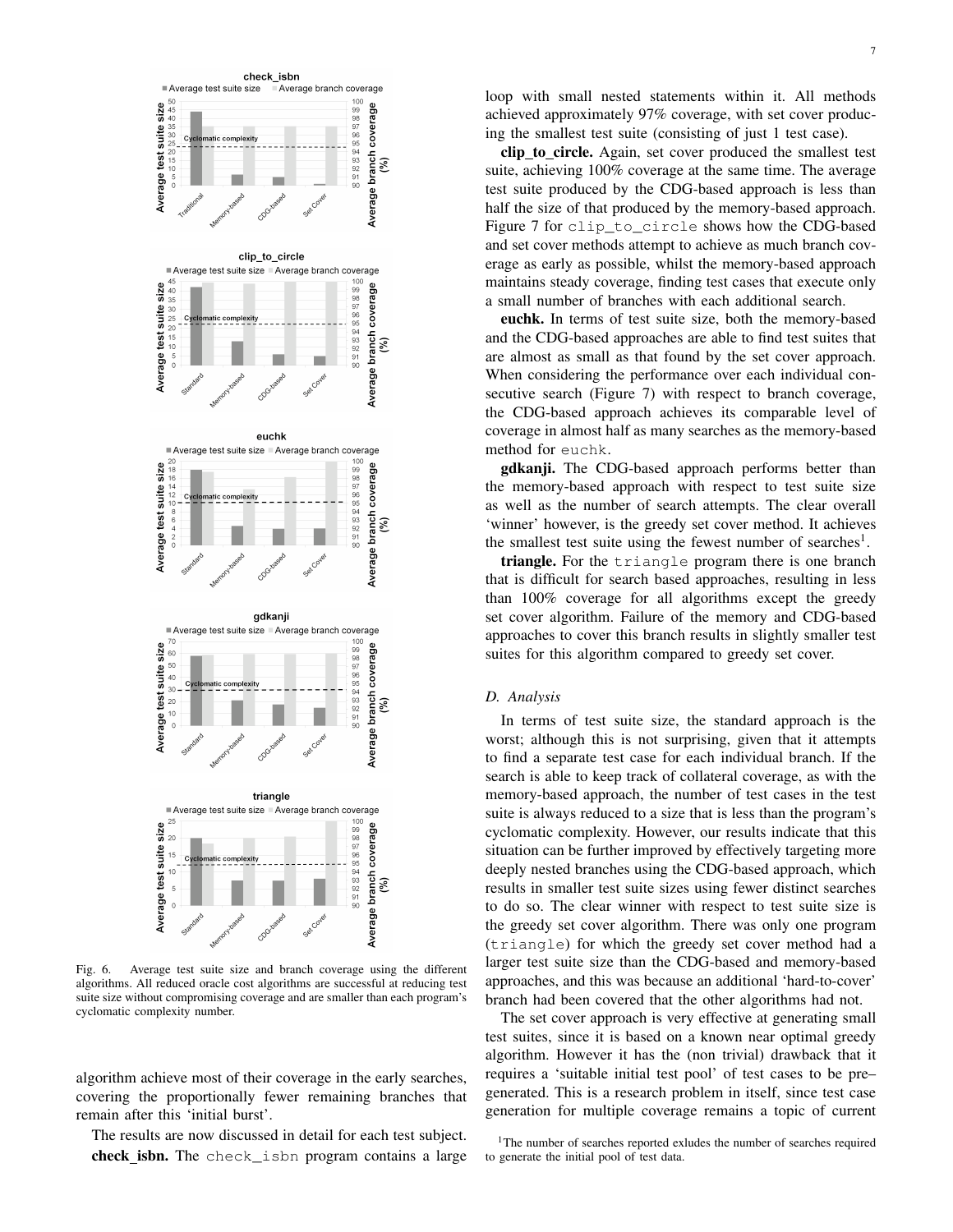



Fig. 7. Coverage performance of each reduced oracle cost algorithm relative to the number of searches that needed to be initiated. For the set cover method only the searches initiated by the greedy algorithm are reported. The tendency of the CDGbased and set cover methods is to achieve as much branch coverage as early as possible, whilst the memory-based approach steadily improves coverage over a longer period; each test case found executes a relatively smaller number of branches.

research. Our experimental results do, however, confirm, that with a suitable test pool, the set cover approach can generate good results. They also indicate, that by repeatedly executing a 'standard' SBST test data generation tool (IGUANA in this case) it is possible, for those programs studied herein, to create such a suitable initial test pool.

The results for the check\_isbn program highlight the potential drawback of the CDG-based approach, which is unable to achieve results comparable to the set cover algorithm in terms of the size of reduced test suite. This is due to the fact that the check\_isbn program has a large loop structure containing within, a large number of small nested conditionals. This structure offers considerable potential for test suite reduction, since a single test case may be able to traverse the loop multiple times, covering different nested predicate combinations on each iteration. If the 'suitable initial test pool' used by the set cover approach is rich enough, it will contain test cases that perform different traversals of the nested predicates. The set cover algorithm will then be able to select from these, a minimal (or near minimal) set that achieves coverage of all (or nearly all) nested predicates with fewest test cases.

#### *E. Limitations and Threats to Validity*

The empirical study in this paper has been primarily concerned with determining the feasibility of reducing test suite size, while maintaining coverage and in evaluating the effectiveness of the set cover–based and CDG–based approaches. The CDG–based and set–cover–based approaches are novel to this paper, but the memory based approach is merely a codification of 'common sense', similar to that used in existing implementations; it simply applies existing SBST test data generation techniques in a 'sensible' way to avoid unnecessarily large test suite sizes.

The empirical study results are promising, but further empirical studies are required to evaluate the algorithms proposed here (and also to develop and evaluate other, possibly hybrid, approaches).

The results presented attract the threats to validity that are commonly found in empirical studies of software test data generation techniques. This section considers these threats to validity and limitations and their implications.

There is a threat to external validity that limits the extent to which the results can be generalized. We have selected five programs for the study. These include the widely studied (but relatively trivial) triangle program. This is included merely because of the wide use of this example in other studies. Due to its small size and synthetic (as opposed to real world) application domain, results concerning this subject are included merely for 'historical compatibility'.

We have also selected four other programs for study. This was far from a 'random sample' of all possible programs. In choosing these four, we were careful to select those that denoted challenging problems, with large search space sizes, non–trivial branch nesting and real world applications.

However, like any set of programs used in a study of this nature, results obtained from these subjects cannot necessarily be generalized to other programs, languages or programming paradigms. This is particularly true, precisely because these subjects were not chosen at random, but were selected more as a set of case studies that denote challenging search problems. All that can be said with absolute certainty from our results is that there is evidence to support the claim that the size of test suites can be reduced from that produced by the current state–of–the–art in search based test data generation, while maintaining coverage.

The results concerning test suite size are relatively free from threats to construct validity, since the measurement used is straightforward and intuitive (set size). However, as is well known, branch reachability is undecidable [32] and so it cannot be known whether uncovered branches are uncovered because they are infeasible, or whether the test suite is simply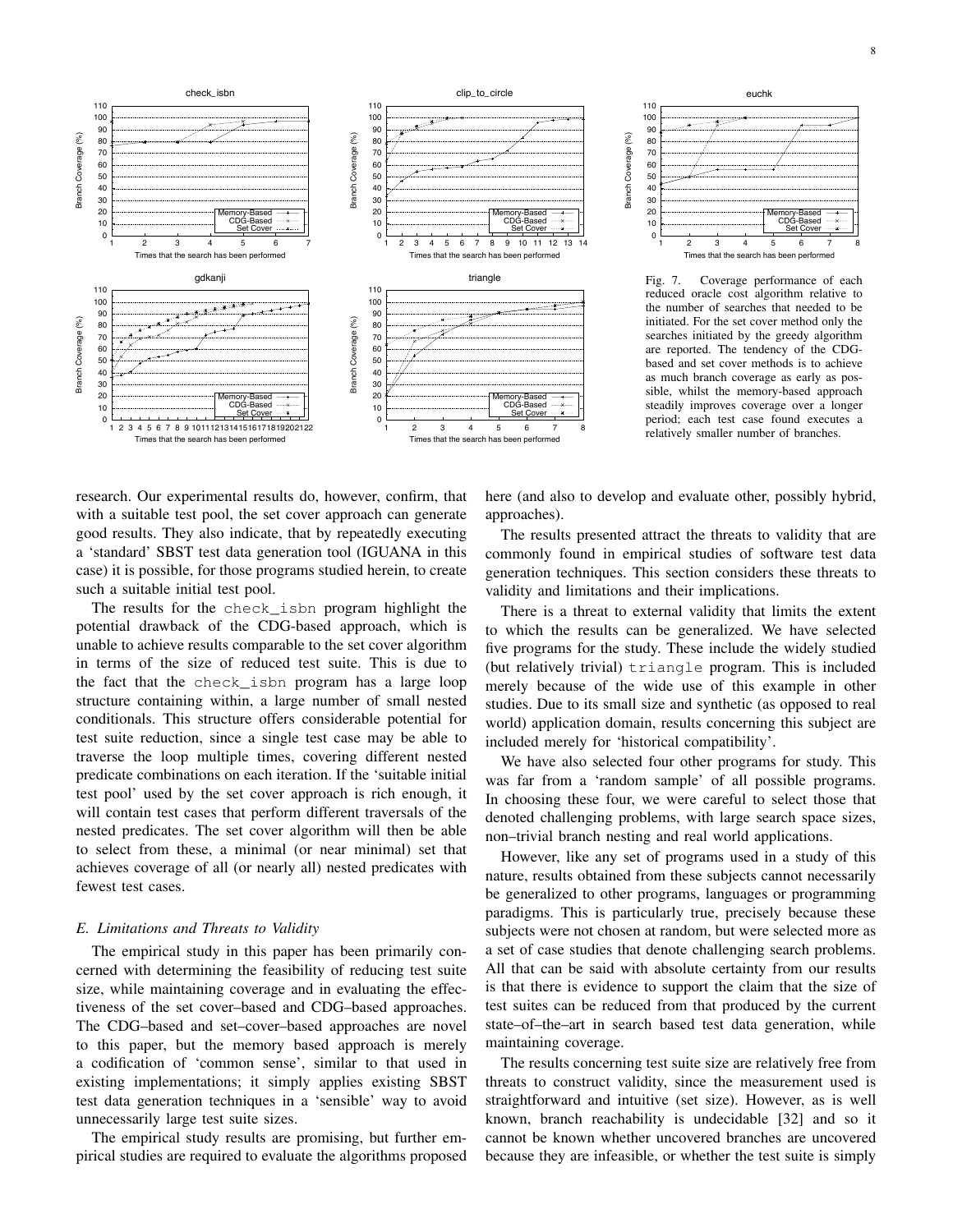insufficiently powerful to cover them. As a result, the findings relating to coverage are affected by a threat to construct validity; low coverage results may appear to be artificially low for subjects with a large number of infeasible branches. Fortunately, as can be observed from our results, the coverage for these subject programs is extremely high and so we can conclude that there are very few, if any, infeasible branches present.

The results of the study are also vulnerable to threats to internal validity. We only make the claim that there is evidence to indicate that both algorithms, CDG–based and set cover–based, are capable of producing smaller covering test suites than existing approaches. We do not seek to make any conclusive claims regarding the relative performance of each, but prefer to use our study to present descriptive statistics concerning their behaviour on the programs studied.

For these, we can say that there is evidence to suggest that the algorithms do behave in different ways and that the set cover approach can achieve smaller test suites. However, there are too many confounding factors to be able to make more definitive claims. For example, the performance of the set cover approach is strongly influenced by the quality and diversity of the test pool from which it draws a subset. In order to fully evaluate its performance while taking into account these potential confounding effects, a more detailed and sophisticated controlled trial would be required; one which would take more space to present than is possible in a ten– page conference paper.

#### VI. RELATED WORK

The work reported in this paper draws from two sources; search based software test data generation and test suite minimization. The former is used to generate test data, while the latter is used to reduce the size of the test suites so– generated. Test suite minimization concerns reducing the size of a regression test suite which grows over time as the software evolves [25], [26]. The majority of the literature on test suite minimization [33], [34], [35] differs from the work in this paper as the existing minimization techniques are *post-hoc* processes applied to existing test suites. This paper incorporates the minimization within the test data generation phase. Leitner et al. introduced a technique for minimizing, i.e. shortening unit test cases in order to reduce testing cost [36]. While this paper shares a similar goal, the work reported in this paper operates on the generation of a coverage-adequate test suite rather than a single unit test.

The work reported here also draws on the widely–studied Search Based Software Engineering approach to software test data generation, in which the test data generation problem is reformulated as a search problem [13], [18].

Previous work on SBST has addressed many different programming paradigms and languages, including the C language [1], [37], [21], object-oriented systems [2], [3], aspect-oriented systems [4] and model-based systems [5], [6]. The SBST approach has proved to be highly generic, leading to its incorporation in many different testing scenarios including stress testing [7], exception testing [8], mutation testing [9], [10], functional [11] and non–functional testing [12].

However, as mentioned in the introduction to this paper, there is very little work on the oracle cost problem.

'Serendipitous coverage' has been taken advantage of by some techniques [21], [24], and is a similar concept to collateral coverage as described in this paper. However, serendipitous coverage occurs when any input generated in the course of covering the target executes a previously uncovered branch. Collateral coverage records only branches covered in the same path as the target in a single test case, and therefore has greater potential for test suite reduction (and thus reduced oracle cost). Serendipitous coverage is largely concerned with ensuring that the highest possible level of coverage is achieved. This is also the primary concern of the so-called 'coverageoriented' fitness functions of Roper [38] and Watkins [39], where inputs are rewarded on the basis of the number of targets they execute. While such fitness function formulations may inherently incorporate some degree of oracle-cost-reducing capability, new experiments would be required to validate any such potential.

Reducing oracle cost is the primary novelty of the present paper; it re–formulates the test data generation problem as one in which the human oracle cost is reduced by minimizing the number of test cases generated, while attempting to achieve maximal coverage of the SUT.

#### VII. CONCLUSIONS AND FUTURE WORK

This paper motivated a reformulation of automated test data generation from achievement of test goals (without consideration for oracle cost) to the problem of balancing cost and benefit. The paper sought to determine the extent to which search based testing techniques could be adapted to produce fewer test cases without loss of coverage, presenting empirical results to support the claim that the approach can reduce cost without an impact on the benefits that accrue from coverage. The paper argues that more work is required in this area of search based testing.

Our results and the observations of the relative strengths and weakness of the CDG–based approach and the set cover based approach allow us to make some suggestions for future work. In order to achieve better results for nested predicate structures inside loops, a form of multi objective search may be suitable for extending and developing the CDG–based approach. In such an approach, it may be possible to use a concept similar to the 'crowding distance' measurement used in the multi objective search algorithm NSGA–II [40] in order to maintain a diversity of branch coverage within loops.

It also suggests that some form of hybrid algorithm may be required for optimal effectiveness, in which the CDG–based approach is used to generate a small initial test pool which is highly optimized for coverage diversity as well as maximal collateral coverage, from which the set cover approach could select. Such a hybrid may be capable of combining the best features of both CDG and set cover approaches. However, this remains a topic for future work.

#### VIII. ACKNOWLEDGMENTS

Mark Harman is supported by EPSRC Grants EP/G060525/1, EP/D050863, GR/S93684 & GR/T22872 and also by the kind support